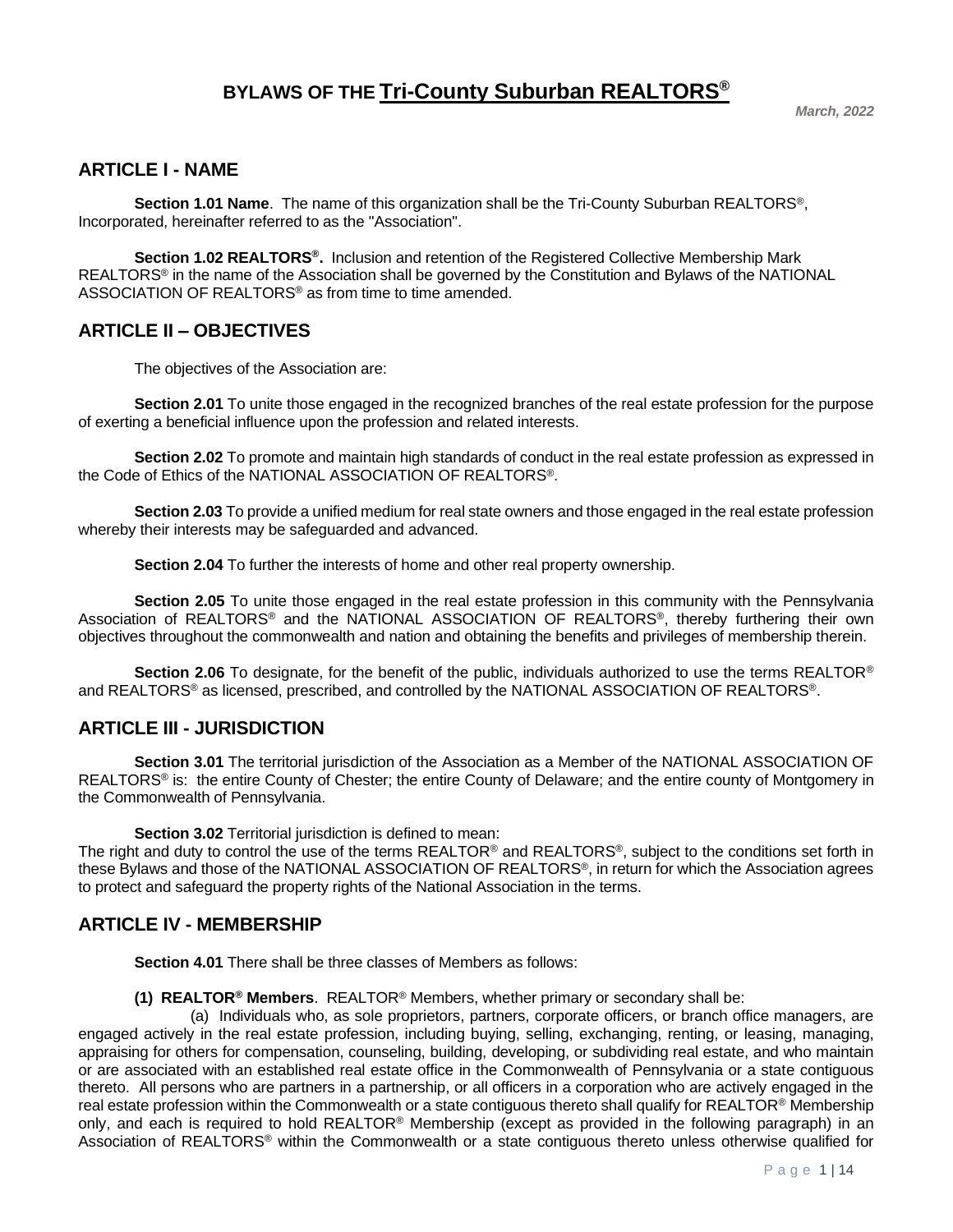Institute Affiliate Membership.

In the case of a real estate firm, partnership. or corporation, whose business activity is substantially all commercial, only those principals actively engaged in the real estate business in connection with the same office, or any other offices within the jurisdiction of the board in which one of the firm's principals holds REALTOR® membership, shall be required to hold REALTOR<sup>®</sup> membership unless otherwise qualified for Institute Affiliate Membership.

#### *NOTE: REALTOR® members may obtain membership in a "secondary" Association in another state.*

(b) Individuals who are engaged in the real estate profession other than as sole proprietors, partners, corporate officers, or branch office managers and are associated with a REALTOR® Member and meet the qualifications.

(c) Franchise REALTOR<sup>®</sup> Membership. Corporate officers (who may be licensed or unlicensed) of a real estate brokerage franchise organization with at least one hundred fifty (150) franchisees located within the United States, its insular possessions, and the Commonwealth of Puerto Rico, elected to membership pursuant to the provisions in the NAR Constitution and Bylaws. Such individuals shall enjoy all of the rights, privileges and obligations of REALTOR® membership (including compliance with the Code of Ethics) except: obligations related to Association mandated education, meeting attendance, or indoctrination classes or other similar requirements; the right to use the term REALTOR® in connection with their franchise organization's name; the right to hold elective office in the local, State, and National Associations.

(d) Primary and secondary REALTOR® Members. An individual is a primary Member if the Association pays state and National dues based on such member. An individual is a secondary Member if state and National dues are remitted through another Association. One of the principals in a real estate firm must be a Designated REALTOR® Member of the Association in order for licensees affiliated with the firm to select the Association as their "primary" Association.

(e) Designated REALTOR® Members. Each firm shall designate in writing one REALTOR® member who shall be responsible for all duties and obligations of Membership including the obligation to arbitrate pursuant to Article 17 of the Code of Ethics and the payment of Association dues. The "Designated REALTOR®" must be a sole proprietor, partner, corporate officer, or branch office manager acting on behalf of the firm's principal(s) and must meet all other qualifications for REALTOR® Membership.

(f) Senior Members. An individual may be classified at the local level as a Senior Member provided, he/she has maintained active REALTOR® membership in the National Association of REALTORS® for a period of thirty-five (35) consecutive years, and are age seventy-two (72) by January 1 of the respective billing year cycle.

(g) Commercial Chapter Members. Commercial Chapter Members shall be REALTOR® Members who are actively engaged in the listing, selling, leasing, and appraising of commercial real estate. All Members of the Chapter must be Members in good standing of the Association and shall be subject to all of the rights, privileges and obligations of REALTOR<sup>®</sup> membership. All activities and programs developed by the Chapter shall be in conformance with these Bylaws and the Rules and Regulations of the Association, the Constitution and Bylaws of the State Association, the Constitution and Bylaws of the NATIONAL ASSOCIATION OF REALTORS®.

**(2) Institute Affiliate Members***.* Institute Affiliate Members shall be individuals who hold professional designation by an Institute, Society, or Council affiliated with the NATIONAL ASSOCIATION OF REALTORS® that addresses a specialty area other than residential brokerage or individuals who otherwise hold a class of membership in such Institute, Society or Council that confers the right to hold office. Any such individual, if otherwise eligible, may elect to hold REALTOR® membership, subject to payment of applicable dues for such membership.

**(3) Affiliate Members**. Affiliate Members shall be real estate owners and other individuals or firms who, while not engaged in the real estate profession as defined in paragraphs (a) or (b) of this Section, have interests requiring information concerning real estate, and are in sympathy with the objectives of the Association.

Affiliate Membership shall also be granted to individuals licensed or certified to engage in real estate practice who, if otherwise eligible, do not elect to hold REALTOR® membership in the Association, provided the applicant is engaged exclusively in a specialty of the real estate business other than brokerage of real property.

## **ARTICLE V - QUALIFICATION AND ELECTION**

**Section 5.01 Application**. An application for membership shall be made in such manner and form as may be prescribed by the Board of Directors and made available to anyone requesting it. The application form shall contain among the statements to be signed by the applicant (1) that applicant agrees as a condition to membership to thoroughly familiarize himself with the Code of Ethics of the NATIONAL ASSOCIATION OF REALTORS®, the Constitutions, Bylaws, Policy Manual and Rules and Regulations of the Association, the State and National Associations, and if elected a Member, will abide by the Constitutions and Bylaws and Rules and Regulations of the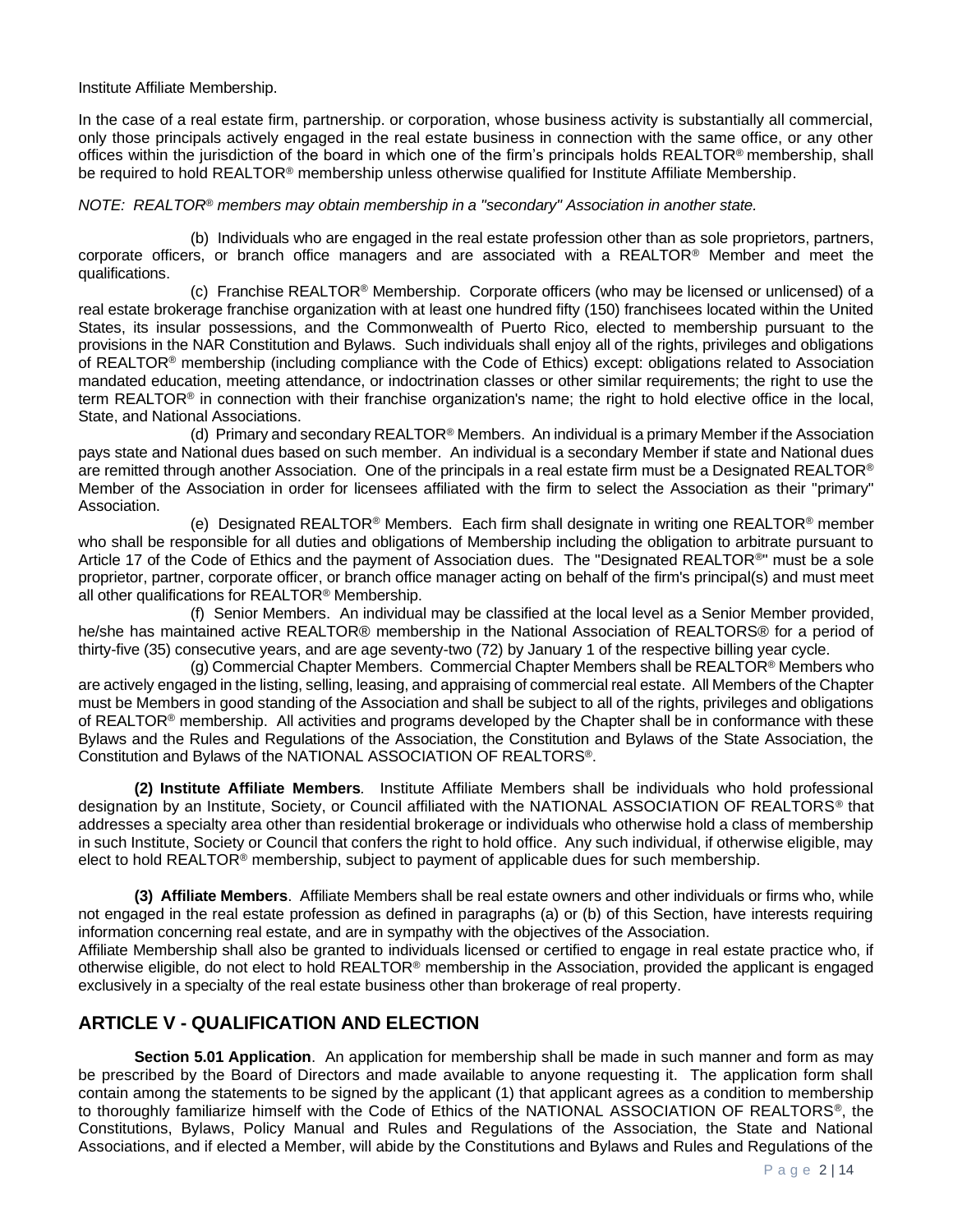Association, State and National Associations, and if a REALTOR® Member will abide by the Code of Ethics of the NATIONAL ASSOCIATION OF REALTORS<sup>®</sup> including the obligation to arbitrate controversies arising out of real estate transactions as specified by Article 17 of the Code of Ethics, and as further specified in the Code of Ethics and Arbitration Manual of the NATIONAL ASSOCIATION OF REALTORS®, as from time to time amended, and (2) that applicant consents that the Association, through its Membership Committee or otherwise, may invite and receive information and comment about applicant from any Member or other persons, and that applicant agrees that any information and comment furnished to the Association by any person in response to the invitation shall be conclusively deemed to be privileged and not form the basis of any action for slander, libel, or defamation of character. The applicant shall, with the form of application, have access to a copy of the Bylaws, Constitution, Rules and Regulations, and Code of Ethics referred to above.

#### **Section 5.02 Qualification**.

(a) An applicant for REALTOR® Membership who is a sole proprietor, partner, corporate officer, or branch office manager of a real estate firm shall supply evidence satisfactory to the Board through its Membership Committee that he is actively engaged in the real estate profession, and maintains a current, valid real estate broker's or salesperson's license; or is licensed or certified by an appropriate state regulatory agency to engage in the appraisal of real property, has a place of business within the Commonwealth or a state contiguous thereto (unless a secondary Member), and unless prohibited by law, has no record of recent or pending bankruptcy\*, has no record of official sanctions involving unprofessional conduct\*\*, agrees to complete a course of instruction covering the Bylaws, Policy Manual and Rules and Regulations of the Association, the Bylaws of the State Association, and the Constitution and Bylaws and Code of Ethics of the NATIONAL ASSOCIATION OF REALTORS®, and shall pass such reasonable and nondiscriminatory written examination thereon as may be required by the Committee, and shall agree that if elected to membership, he will abide by such Constitution, Bylaws, Rules and Regulations, and Code of Ethics.

(\*) NO RECENT OR PENDING BANKRUPTCY is intended to mean that the applicant or any real estate firm in which the applicant is a sole proprietor, general partner, or corporate officer, or branch office manager is not involved in any pending bankruptcy or insolvency proceedings or has not been adjudged bankrupt in the past three (3) years. If a bankruptcy proceeding as described above exists, membership may not be rejected unless the Association establishes that its interests and those of its Members and the public could not be adequately protected by requiring that the bankrupt applicant pay cash in advance for Association and MLS fees for up to one (1) year from the date that membership is approved or from the date that the applicant is discharged from bankruptcy (whichever is later). In the event that an existing Member initiates bankruptcy proceeding, the Member may be placed on a "cash basis" from the date that bankruptcy is initiated until one (1) year from the date that the Member has been discharged from bankruptcy.

(\*\*) NO RECORD OF OFFICIAL SANCTIONS INVOLVING UNPROFESSIONAL CONDUCT is intended to mean that the Association may only consider judgments within the past three (3) years of violations of (1) civil rights laws; (2) real estate license laws; (3) or other laws prohibiting unprofessional conduct against the applicant rendered by the courts or other lawful authorities, and (4) criminal convictions if (1) the crime was punishable by death or imprisonment in excess of one year under the law under which the applicant was convicted, and (2) no more than ten years have elapsed since the date of the conviction or the release of the applicant from the confinement imposed for that conviction, whichever is the later date.

(b) Individuals who are actively engaged in the real estate profession other than as sole proprietors, partners, corporate officers, or branch office managers in order to qualify for REALTOR® Membership, shall at the time of application, be associated either as an employee or as an independent contractor with a Designated REALTOR® member of the Association or a Designated REALTOR® member of another Association (if a secondary Member) and must maintain a current, valid real estate broker's or salesperson's license; or be licensed or certified by an appropriate state regulatory agency to engage in the appraisal of real property, shall complete a course of instruction covering the Bylaws, Policy Manual and Rules and Regulations of the Association, the Bylaws of the State Association, and the Constitution and Bylaws and Code of Ethics of the NATIONAL ASSOCIATION OR REALTORS® and shall pass such reasonable and nondiscriminatory written examinations thereon as may be required by the Association and shall agree in writing that if elected to membership he will abide by such Constitution, Bylaws, Rules and Regulations, and the Code of Ethics.

(c) The Association will also consider the following in determining an applicant's qualifications for REALTOR® membership:

- 1. All final findings of Code of Ethics violations and violations of other membership duties in any other association within the past three (3) years.
- 2. Pending ethics complaints (or hearings).
- 3. Unsatisfied discipline pending.
- 4. Pending arbitration requests (or hearings).
- 5. Unpaid arbitration awards or unpaid financial obligations to any other association or association MLS.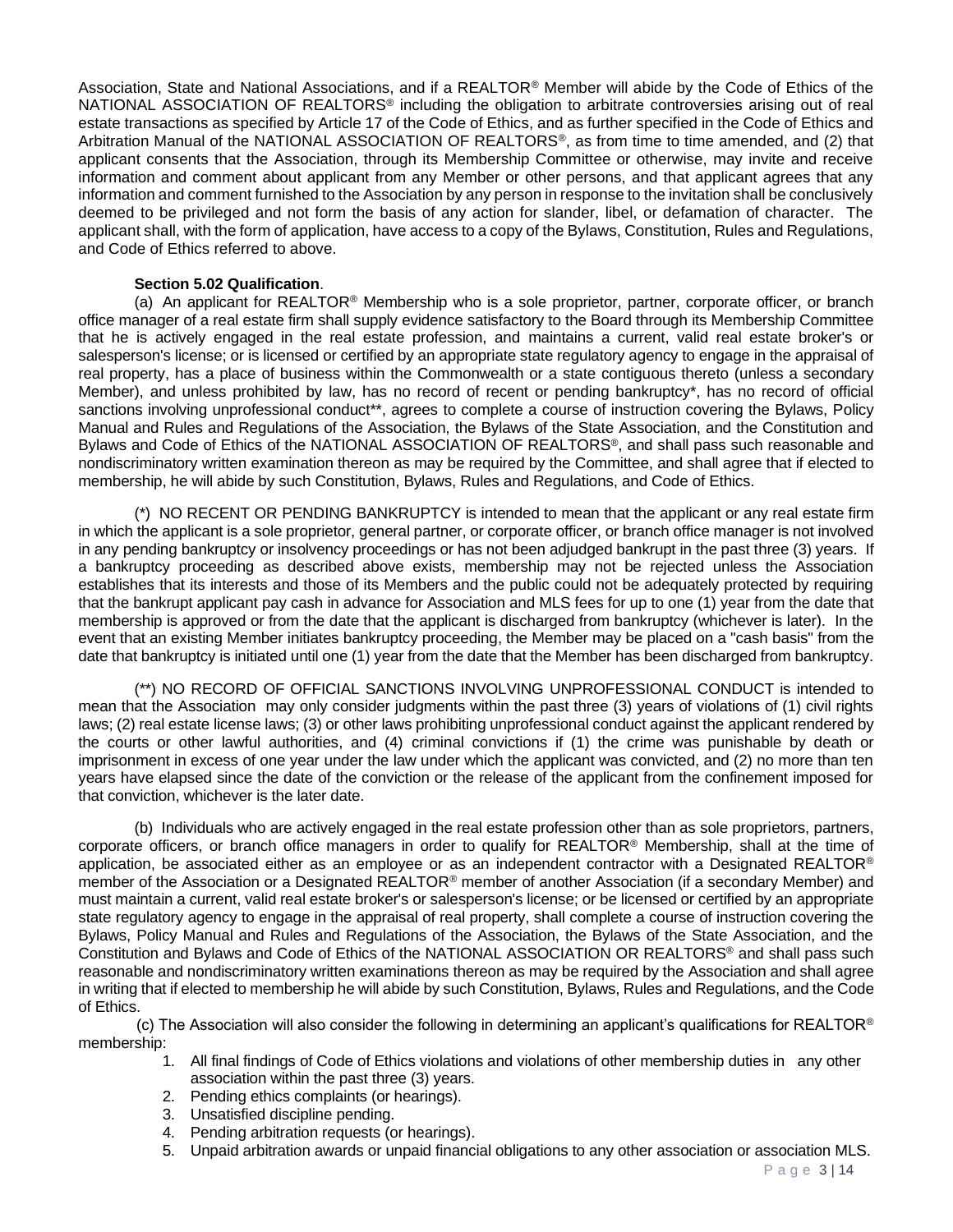6. Any misuse of the term REALTOR<sup>®</sup> or REALTORS<sup>®</sup> in the name of the applicant's firm.

"Provisional" membership may be granted in instances where ethics complaints or arbitration requests (or hearings) are pending in other associations or where the applicant for membership has unsatisfied discipline pending in another association [except for violations of the Code of Ethics. See Article V, Section 2 (a)] provided all other qualifications for membership have been satisfied. The Association may reconsider the membership status of such individuals when all pending ethics and arbitration matters (and related discipline) have been resolved or if such matters are not resolved within six months from the date that provisional membership is approved. Provisional members shall be considered REALTORS® and shall be subject to all of the same privileges and obligations of REALTOR® membership. If a member resigns from another association with an ethics complaint or arbitration request pending, the association may condition membership on the applicant's certification that he/she will submit to the pending ethics or arbitration proceeding (in accordance with the established procedures of the association to which the applicant has made application) and will abide by the decision of the hearing panel.

#### **Section 5.03 Election.**

(a) Applicants for REALTOR<sup>®</sup> membership shall be granted provisional membership immediately upon submission of a completed application form and remittance of applicable association dues and any application fee. Provisional members shall be considered REALTORS® and shall be subject to all of the same privileges and obligations of membership. Provisional membership is granted subject to subsequent review of the application by the Board of Directors. If the Board of Directors determines that the individual does not meet all of the qualifications for membership as established in the association's bylaws, or, if the individual does not satisfy all of the requirements of membership (for example, completion of a mandatory orientation program) within one hundred twenty (120) days from the association's receipt of their application, membership may, at the discretion of the Board of Directors, be terminated.

(b) Dues shall be computed from the date of application on a monthly basis and shall be non-refundable unless the association's Board of Directors terminates the individual's membership in accordance with subsection (a) above. In such instances, dues shall be returned to the individual less a prorated amount to cover the number of days that the individual received association services and any application fee.

 (c) The Board of Directors may not terminate any provisional membership without providing the provisional member with advance notice, an opportunity to appear before the Board of Directors, to call witnesses on his behalf, to be represented by counsel, and to make such statements as he deems relevant. The Board of Directors may also have counsel present. The Board of Directors shall require that written minutes be made of any hearing before it or may electronically or mechanically record the proceedings.

 (d) If the Board of Directors determines that provisional membership should be terminated, it shall record its reasons with the Chief Staff Executive. If the Board of Directors believes that termination of provisional membership may become the basis of litigation and a claim of damage by a provisional member, it may specify that termination shall become effective upon entry in a suit by the Board for a declaratory judgment by a court of competent jurisdiction of a final judgment declaring that the termination violates no rights of the individual.

**Section 5.04 New Member Orientation.** Applicants for REALTOR® membership and provisional REALTOR<sup>®</sup> members (where applicable) shall complete an orientation program on the Code of Ethics of not less than two hours and thirty minutes of instructional time. This requirement does not apply to applicants for REALTOR<sup>®</sup> membership or provisional members who have completed comparable orientation in another association, provided that REALTOR<sup>®</sup> membership has been continuous, or that any break in membership is for one year or less. Failure to satisfy this requirement within 120 days of receipt of application will result in denial of the membership application or termination of provisional membership.

#### **Section 5.05 Continuing Member Training**.

(a) Effective January 1, 2019, through December 31, 2021, and for successive three-year periods thereafter, each REALTOR® member of the Association (except for REALTOR® members granted REALTOR® Emeritus status by the National Association) shall be required to complete code of ethics training of not less than two (2) hours and thirty (30) minutes of instructional time. This requirement will be satisfied upon presentation of documentation that the member has completed a course of instruction conducted by this or another Association, the State Association of REALTORS® or the National Association of REALTORS®. REALTOR® members who have completed training as a requirement of membership in another Association and REALTOR® members who have completed the New Member Code of Ethics Orientation during any three (3) year cycle shall not be required to complete additional ethics training until a new three (3) year cycle commences.

(b) Effective January 1, 2018, through December 31, 2021, and thereafter to mirror the cycle of Code of Ethics training as promulgated by the National Association of REALTORS®, applicants for REALTOR® membership and provisional REALTOR® members shall be required to complete triennial training of not less than three (3) hours and thirty (30) minutes of instructional time on antitrust laws, agency laws, civil rights laws or and the REALTORS®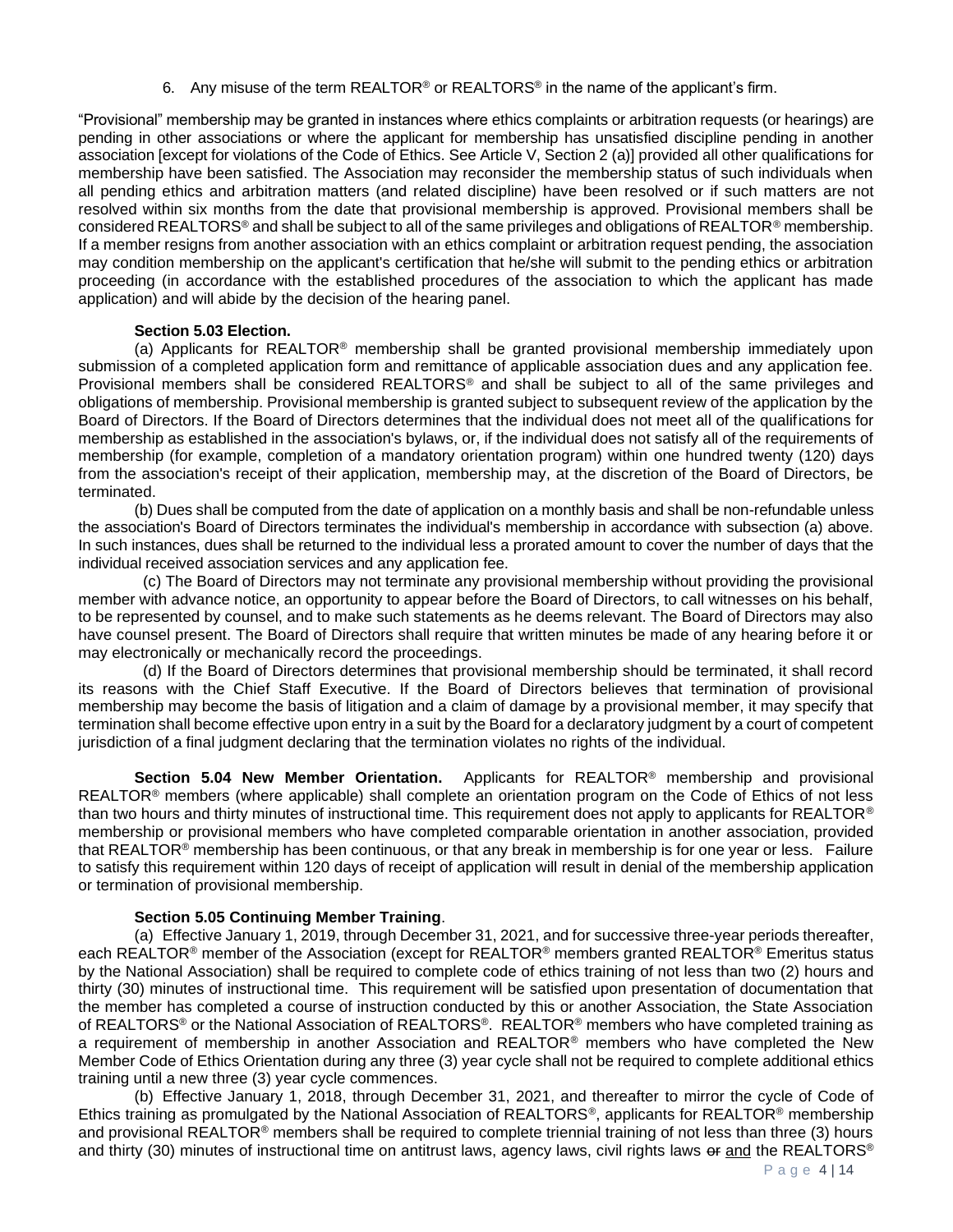Code of Ethics, its interpretation and meaning and/or the procedures related to its enforcement, or other similar public policies. The specific topic within these subjects will be chosen by the Board of Directors. This membership requirement shall apply to all primary and secondary members of the Tri-County Suburban REALTORS® and shall also satisfy the NAR required Code of Ethics training.

> (i) On or before January 1, 2021, any member in good standing of the former Montgomery County Association of REALTORS® who has satisfied the NAR Code of Ethics Training requirement for the cycle ending December 31, 2021, shall be grandfathered and exempt from the requirements expressed in section (b) above. This subsection will become null and void and will have no further legal consequences as of January 1, 2022.

(c) Failure to meet the requirement for continuing member training will result in suspension of membership for the first two months (January and February) of the year following the end of any three (3) year cycle or until the requirement is met, whichever occurs sooner. On March 1 of that year, the membership of a member who is still suspended as of that date will be automatically terminated.

#### **Section 5.06**. **Status Change**

(a) A REALTOR® who changes the conditions under which he holds membership shall be required to provide written notification to the Association within 30 days. A REALTOR<sup>®</sup> (non-principal) who becomes a principal in the firm with which he has been licensed or, alternatively, becomes a principal in a new firm which will be comprised of REALTOR<sup>®</sup> principals may be required to satisfy any previously unsatisfied membership requirements applicable to  $REALTOR<sup>®</sup>$  (principal) Members but shall, during the period of transition from one status of membership to another, be subject to all of the privileges and obligations of a REALTOR<sup>®</sup> (principal). If the REALTOR<sup>®</sup> (non-principal) does not satisfy the requirements established in these Bylaws for the category of membership to which they have transferred within 30 days of the date they advised the Association of their change in status, their new membership application will terminate automatically unless otherwise so directed by the Board of Directors.

(b) A REALTOR<sup>®</sup> who is transferring their license from one firm comprised of REALTOR<sup>®</sup> principals to another firm comprised of REALTOR® principals shall be subject to all of the privileges and obligations of membership during the period of transition. If the transfer is not completed within 30 days of the date the Association is advised of the disaffiliation with the current firm, membership will terminate automatically unless otherwise so directed by the Board of Directors.

(The Board of Directors, at its discretion, may waive any qualification which the applicant has already fulfilled in accordance with the Association's Bylaws.)

c) Dues shall be prorated from the first day of the month in which the member is notified of election by the Board of Directors and shall be based on the new membership status for the remainder of the year.

## **ARTICLE VI - PRIVILEGES AND OBLIGATIONS**

**Section 6.01** The privileges and obligations of Members, in addition to those otherwise provided in these Bylaws, shall be specified in this Article.

**Section 6.02** Any Member of the Association may be reprimanded, fined, placed on probation, suspended, or expelled by the Board of Directors for a violation of these Bylaws, Policy Manual and Board Rules and Regulations not inconsistent with these Bylaws, after a hearing as provided in the Code of Ethics and Arbitration Manual of the Association. Although Members other than REALTORS<sup>®</sup> are not subject to the Code of Ethics nor its enforcement by the Association, such members are encouraged to abide by the principles established in the Code of Ethics of the NATIONAL ASSOCIATION OF REALTORS® and conduct their business and professional practices accordingly. Further, Members other than REALTORS® may, upon recommendation of the Membership Committee, or upon recommendation by a hearing panel of the Professional Standards Committee, be subject to discipline as described above, for any conduct, which in the opinion of the Board of Directors, applied on a nondiscriminatory basis, reflects adversely on the terms REALTOR® or REALTORS®, and the real estate industry, or for conduct that is inconsistent with or adverse to the objectives and purposes of the local Association, the State Association, and the NATIONAL ASSOCIATION OF REALTORS®.

**Section 6.03** Any REALTOR® member of the Association may be disciplined by the Board of Directors for violations of the Code of Ethics or other duties of membership, after a hearing as described in the Code of Ethics and Arbitration Manual of the Association, provided that the discipline imposed is consistent with the discipline authorized by the Professional Standards Committee of the NATIONAL ASSOCIATION OF REALTORS® as set forth in the Code of Ethics and Arbitration Manual of the National Association.

**Section 6.04** Resignations of Members shall become effective when received in writing by the Chief Executive Officer provided, however, that if any Member submitting the resignation is indebted to the Association for dues, fees, fines, or other assessments of the Association or any of its services, departments, divisions, or subsidiaries, the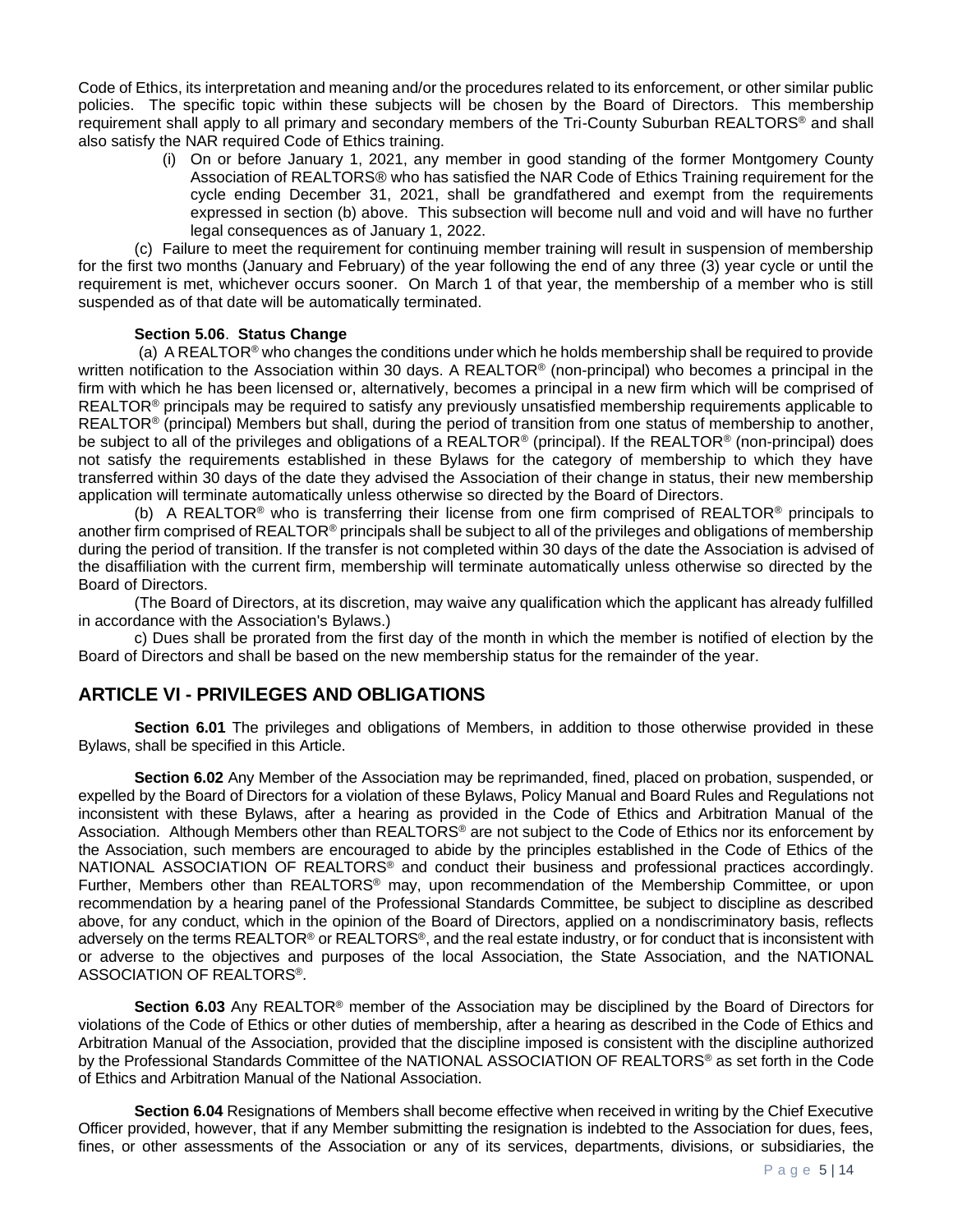Association may condition the right of the resigning member to reapply for membership upon payment in full of all such monies owed.

**Section 6.05** If a member resigns from the Association or otherwise causes membership to terminate with an ethics complaint pending, the complaint shall not be processed until the decision of the association with respect to disposition of the complaint is final by this association (if respondent does not hold membership in any other Association) or by any other Association in which the respondent continues to hold membership. If an ethics respondent resigns or otherwise causes conduct occurred while the respondent was a REALTOR®, the complaint, once filed, shall be processed until the decision of the Association with respect to disposition of the complaint is final. In any instance where an ethics hearing is held subsequent to an ethics respondent's resignation or membership termination, any discipline ratified by the Board of Directors shall be held in abeyance until such time as the respondent rejoins an Association of REALTORS®.

(a) If a member resigns or otherwise causes membership to terminate, the duty to submit to arbitration continues in effect even after membership lapses or is terminated, provided that the dispute arose while the former member was a REALTOR<sup>®</sup>.

**Section 6.06** REALTOR® Members, whether primary or secondary, in good standing are entitled to vote and to hold elective office in the Association; and may use the terms REALTOR®. For purposes of this section, the term "good standing" means the member satisfied the "Obligations of REALTOR® Members", is current with all financial and disciplinary obligations to the association and MLS, has completed any new member requirements, and complies with NAR's trademark rules.

If a REALTOR<sup>®</sup> member is a sole proprietor in a firm, a partner in a partnership or an officer in a corporation, and is suspended or expelled, the firm, partnership or corporation shall not use the terms REALTOR® or REALTORS® in connection with its business during the period of suspension, or until readmission to REALTOR® membership, or unless connection with the firm, partnership or corporation is severed, or management control is relinquished, whichever may apply. The membership of all other principals, partners, or corporate officers shall suspend or terminate during the period of suspension of the disciplined Member, or until readmission of the disciplined Member or unless connection of the disciplined member with the firm, partnership, or corporation is severed, or unless the REALTOR® who is suspended or expelled removes himself from any form or degree of management control of the firm for the term of the suspension or until readmission to membership, whichever may apply. Removal of an individual from any form or degree of management control must be certified to the Association by the Member who is being suspended or expelled and by the individual who is assuming management control, and the signatures of such certification must be notarized. In the event the suspended or expelled member is so certified to have relinquished all form or degree of management control of the firm, the membership of other partners, corporate officers, or other individuals affiliated with the firm shall not be affected, and the firm, partnership or corporation may continue to use the terms REALTOR® and REALTORS® in connection with its business during the period of suspension or until the former Member is readmitted to membership in the Association.

The foregoing is not intended to preclude a suspended or expelled Member from functioning as an employee or independent contractor, providing no management control is exercised. Further, the membership of REALTORS® other than principals who are employed or affiliated as independent contractors with the disciplined member shall suspend or terminate during the period of suspension of the disciplined Member or until readmission of the disciplined Member, or unless connection of the disciplined Member with the firm, partnership, or corporation is severed, or management control is relinquished, or unless the REALTOR® member (non-principal) elects to sever his connection with the REALTOR® and affiliate with another REALTOR® Member in good standing the Association, whichever may apply.

If a REALTOR® Member other than a sole proprietor in a firm, partner in a partnership, or an officer of a corporation is suspended or expelled, the use of the terms REALTOR® or REALTORS® by the firm, partnership, or corporation shall not be affected.

(a) In any action taken against a REALTOR® Member for suspension or expulsion under Article VI, Section 6.06 (a) hereof, notice of such action shall be given to all REALTORS® employed by or affiliated as independent contractors with such REALTOR® member and they shall be advised that the provisions in Article VI, Section 6.06 (a) shall apply.

**Section 6.07** Institute Members shall have rights and privileges and be subject to obligations prescribed by the Board of Directors consistent with the Constitution and Bylaws of the NATIONAL ASSOCIATION OF REALTORS®.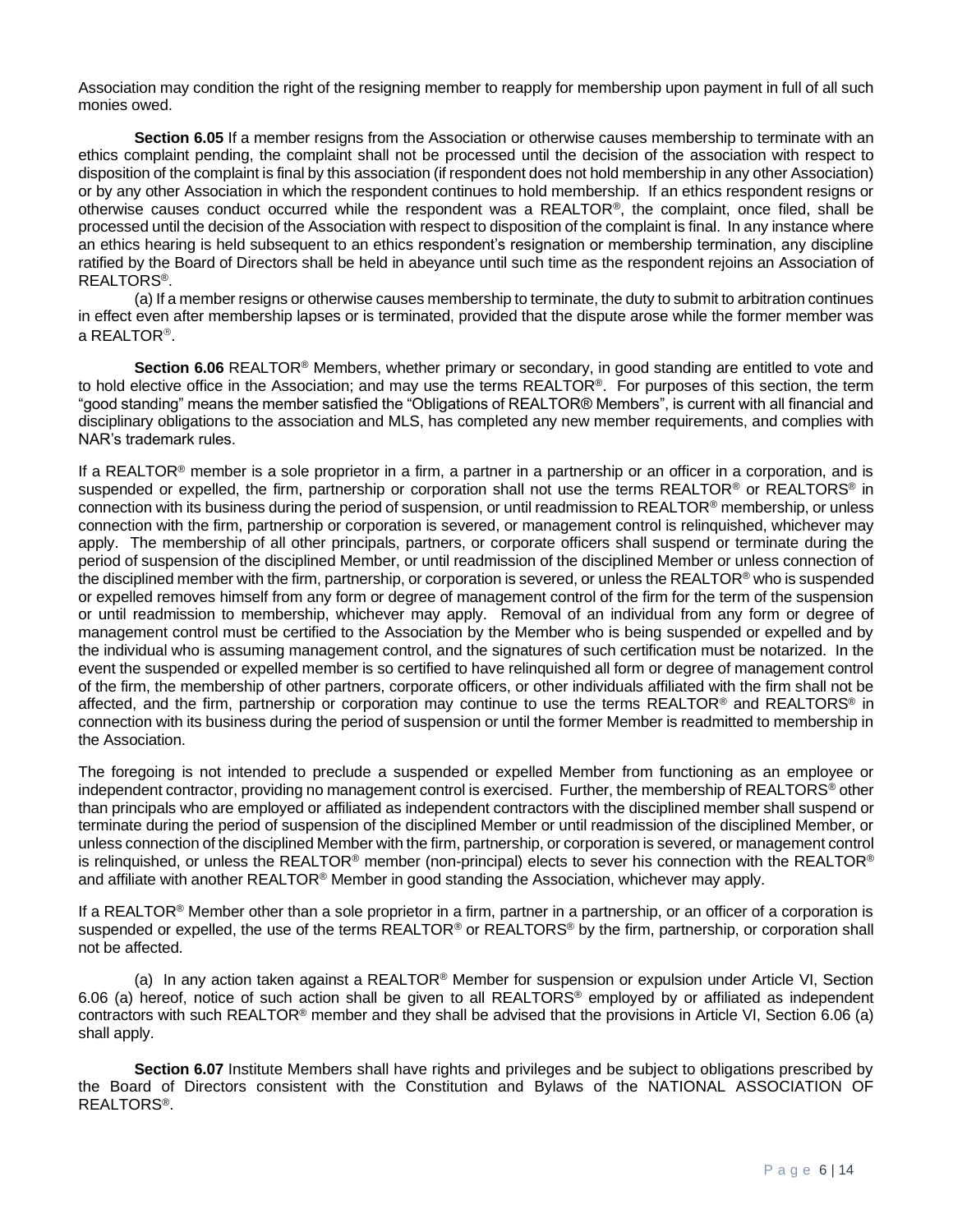*NOTE 1: Local associations establish the rights and privileges to be conferred on Institute Affiliate Members except that no Institute Affiliate Members may be granted the right to use the term REALTOR®, REALTOR-ASSOCIATE, or the REALTOR® logo; to serve as President of the local association; or to be a participant in the local association's Multiple Listing Service.* 

*NOTE 2: The Institutes, Societies and Councils of the National Association shall be responsible for collecting and remitting dues to the National Association for Institute Affiliate Members (\$105.00). The National Association shall credit \$35.00 to the account of a local association for each Institute Affiliate Member whose office address is within the assigned territorial jurisdiction of that association, provided, however, if the office location is also within the territorial jurisdiction of a Commercial Overlay Board (COB), the \$35.00 amount will be credited to the COB, unless*  the Institute Affiliate Member directs that the dues be distributed to the other board. The National Association shall *also credit \$35.00 to the account of state associations for each Institute Affiliate Member whose office address is located within the territorial jurisdiction of the state association. Local and state associations may not establish any additional entrance, initiation fees or dues for Institute Affiliate Members, but may provide service packages to which Institute Affiliate Members may voluntarily subscribe.*

**Section 6.08** Affiliate Members shall have rights and privileges and be subject to obligations as may be prescribed by the Board of Directors.

**Section 6.09 Certification of REALTOR®.** "Designated" REALTOR® Members of the Association shall certify to the Association annually on a form provided by the Association, a complete listing of all individuals licensed or certified in the REALTOR®'s office(s) and shall designate a primary Association for each individual who holds membership. Designated REALTORS® shall also identify any non-member licensees in the REALTOR®'s office(s) and if Designated REALTOR® dues have been paid to another Association based on said non-member licensees, the Designated REALTOR<sup>®</sup> shall identify the Association to which dues have been remitted. These declarations shall be used for purposes of calculating dues under Article X, Section 2(a) of the Bylaws. "Designated" REALTOR® Members shall also notify the Association of any additional individual(s) licensed or certified with the firm(s) within 10 days of the date of affiliation or severance of the individual.

**Section 6.10 Misconduct.** Members of the Association may be disciplined by the Board of Directors for misconduct or conduct detrimental to the Association that shall include, but is not limited to, the following: engaging in a course of conduct or repeatedly committing acts that is/are critically disruptive of the legitimate Association business activity as conducted by the Association Chief Executive Officer, the Association staff, and/or the Association Officers. As used in this Article, "course of conduct" shall mean a pattern of actions composed of more than one act over a period of time, however short, evidencing a continuity of conduct. The term includes lewd, lascivious, threatening, or obscene words, language, drawings, caricatures, or actions that include strikes, shoves, kicks, or other similar physical contact, or attempts to threaten to do the same and that serve no legitimate purpose.

(a) Harassment. Any Member of the Association may be reprimanded, placed on probation, suspended, or expelled for harassment of an Association employee or Association Officer or Director after an investigation in accordance with the procedures of the Association. As used in this section, harassment means any verbal or physical conduct including threatening or obscene language, unwelcome sexual advances, stalking, actions including strikes, shoves, kicks, or other similar physical contact, or threats to do the same, or any other conduct with the purpose or effect of unreasonably interfering with an individual's work performance by creating a hostile, intimidating or offensive work environment. The decision of the appropriate disciplinary action to be taken shall be made by the investigatory team comprised of the Chairman of the Board, Chairman Elect and/or Secretary/Treasurer and one member of the Board of Directors selected by the highest-ranking office not named in the complaint, upon consultation with legal counsel for the Association. Disciplinary action may include any sanction authorized in the Association's Code of Ethics and Arbitration Manual. If the complaint names the Chairman, Chairman Elect or Secretary/Treasurer, they may not participate in the proceedings and shall be replaced by the Immediate Past Chairman of the Board or, alternatively, by another member of the Board of Directors selected by the highest-ranking officer not named in the complaint.

(b) Other causes. Nothing in this section is intended to preclude discipline of members for other reasons as may be provided for in the Constitution or other sections of the Bylaws of the Association.

# **ARTICLE VII – PROFESSIONAL STANDARDS AND ARBITRATION**

**Section 7.01** The responsibility of the Association and of Association Members relating to the enforcement of the Code of Ethics, the disciplining of Members, and the arbitration of disputes, and the organization and procedures incident thereto shall be governed by the Code of Ethics and Arbitration Manual of the Association, as from time to time amended, which by this reference is made a part of these Bylaws, provided, however, that any provision deemed inconsistent with state law shall be deleted or amended to comply with state law.

(a) If an award has been rendered, the nonprevailing party must, within ten (10) days following receipt of the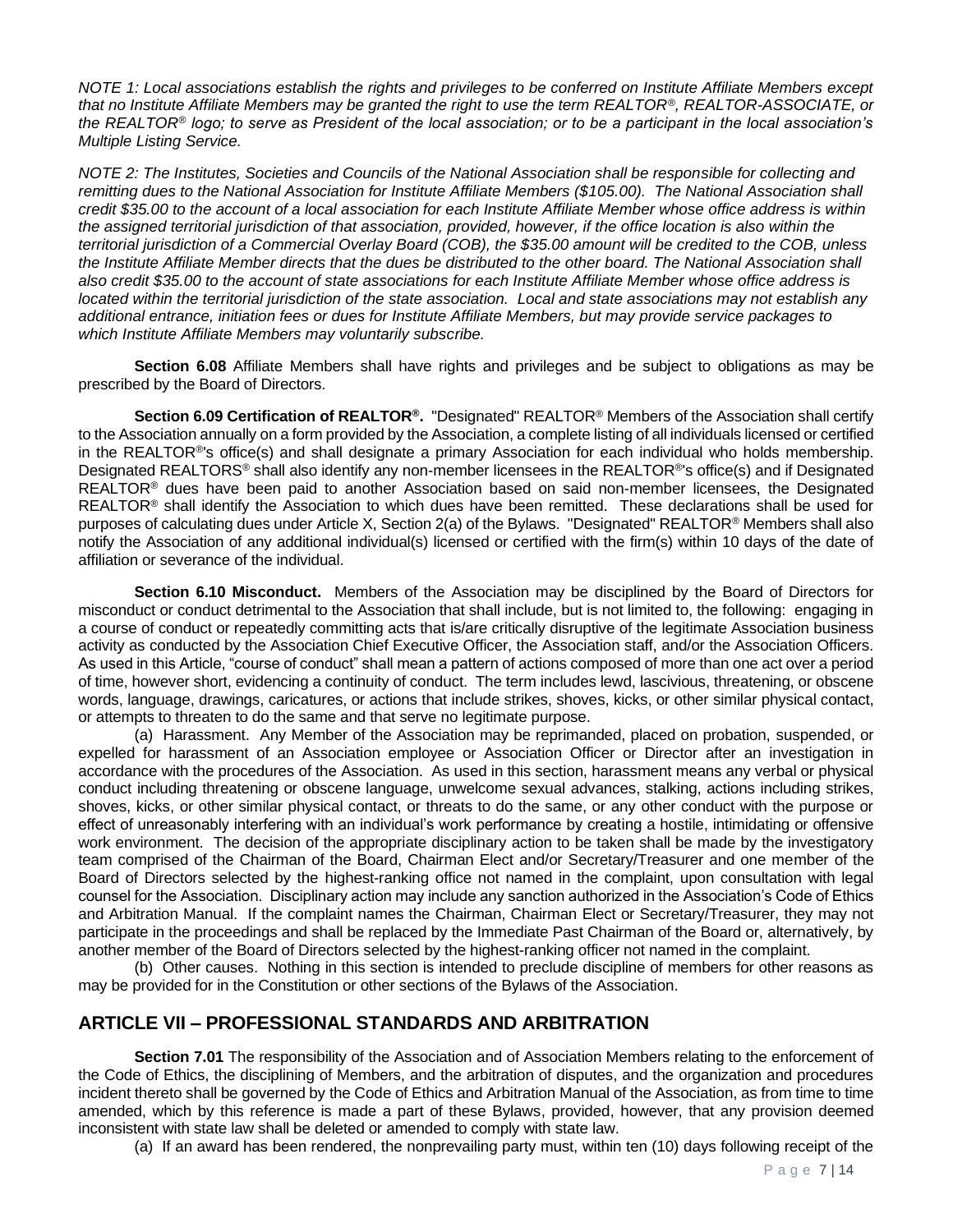award, either (1) pay the award to the party(ies) named in the award or (2) deposit the funds with the Association Secretary/Treasurer to be held in a special Association escrow account maintained for this purpose. Failure to satisfy the award or to deposit the funds with the Association within this period may be considered a violation of a membership duty and may subject the Member to disciplinary action at the discretion of the Board of Directors.

The nonprevailing party shall have twenty (20) days following receipt of the award to request procedural review of the arbitration hearing procedure or to have legal counsel notify the Chief Executive Officer that a legal challenge to the validity of the award has been initiated.

(b) If a request for limited procedural review of the arbitration procedure is received within twenty (20) days, the funds deposited with the Association shall be retained in the Association's escrow account until the review is completed. If the arbitration award is confirmed by the Board of Directors following the conduct of the limited procedural review, the nonprevailing party shall have an additional fifteen (15) days to institute an appropriate legal challenge to the validity of the arbitration award. In such case, the nonprevailing party shall also cause legal counsel to advise the Association in writing that a suit challenging the validity of the arbitration award has been filed during this additional fifteen-(15) day period. After fifteen (15) days, if written notice of a suit challenging the validity of the arbitration award has not been received by the Association, the funds shall be released from escrow and paid to the prevailing party. If written notification is received during the fifteen (15) day period, the funds will be held in escrow pending the determination of the matter by a court of competent jurisdiction.

If the nonprevailing party does not request the Association to conduct a procedural review of the arbitration hearing process during the twenty- (20) day period following service of the award, then written notification that a legal challenge has been instituted must be received within the twenty (20) days following service of the award. Failure to provide written notification that a suit challenging the validity of the award has been filed within twenty (20) days following service of the award will result in the award being paid from the Association's escrow account to the prevailing party.

(c) Any failure to make the necessary deposits with the Association shall be referred to the Board of Directors for action at their next meeting or at a special meeting called for that purpose. The party failing to make the deposit on a timely basis shall be advised of the date, time, and place of the meeting and shall have an opportunity to explain why the required deposits were not made on a timely basis. The Board of Directors may, at its discretion, impose discipline or may give the party an additional period to make the required deposits. The Directors may also stipulate appropriate discipline to be automatically imposed if the party fails to make the deposit within the time established by the Directors.

(d) Any interest accrued on the escrowed funds shall become the property of the party to whom the funds are ultimately released by the Association.

**Section 7.02** It shall be the duty and responsibility of every REALTOR® Member of this Association to safeguard and promote the standards, interest, and welfare of the association and the real estate profession, and to protect against conduct that may cause a lack of public confidence in the real estate profession or in REALTORS®. REALTOR® members also must abide by the governing documents and policies of the association, the State Association, and the NATIONAL ASSOCIATION OF REALTORS®, as well as the Code of Ethics of the NATIONAL ASSOCIATION OF REALTORS®, including the duty to arbitrate controversies arising out of real estate transactions as specified by Article 17 of the Code of Ethics, and in accordance with the procedures set forth in the Code of Ethics and Arbitration Manual.

Every REALTOR® member shall maintain a high level of integrity and adhere to the association's membership criteria. Any violent act or threat of violence to person or property, hateful conduct or acts of moral turpitude impacting the public shall not be tolerated and may be cause for disciplinary action, up to and including termination of membership.

**Section 7.03** The responsibility of the Association and of Association members relating to the **e**nforcement of the Code of Ethics, the disciplining of members, the arbitration of disputes, and the organization and procedures incident thereto, shall be consistent with the Southeast Regional Professional Standards Agreement entered into by the Board, which by this reference is made a part of these Bylaws.

# **ARTICLE VIII - USE OF THE TERMS REALTOR® AND REALTORS®**

**Section 8.01** Inclusion and retention of the Registered Collective Membership Mark REALTORS® in the name of the association shall be governed by the Constitution and Bylaws of the NATIONAL ASSOCIATION OF REALTORS® **as from time to time amended.** 

**Section 8.02** Use of the terms REALTOR® and REALTORS® by Members shall, at all times, be subject to the provisions of the Constitution and Bylaws of the NATIONAL ASSOCIATION OF REALTORS® and to the Rules and Regulations prescribed by its Board of Directors. The Association shall have the authority to control, jointly and in full cooperation with the NATIONAL ASSOCIATION OF REALTORS®, use of the terms within its jurisdiction. Any misuse of the terms by members is a violation of a membership duty and may subject members to disciplinary action by the Board of Directors after a hearing as provided for in the Association's Code of Ethics and Arbitration Manual.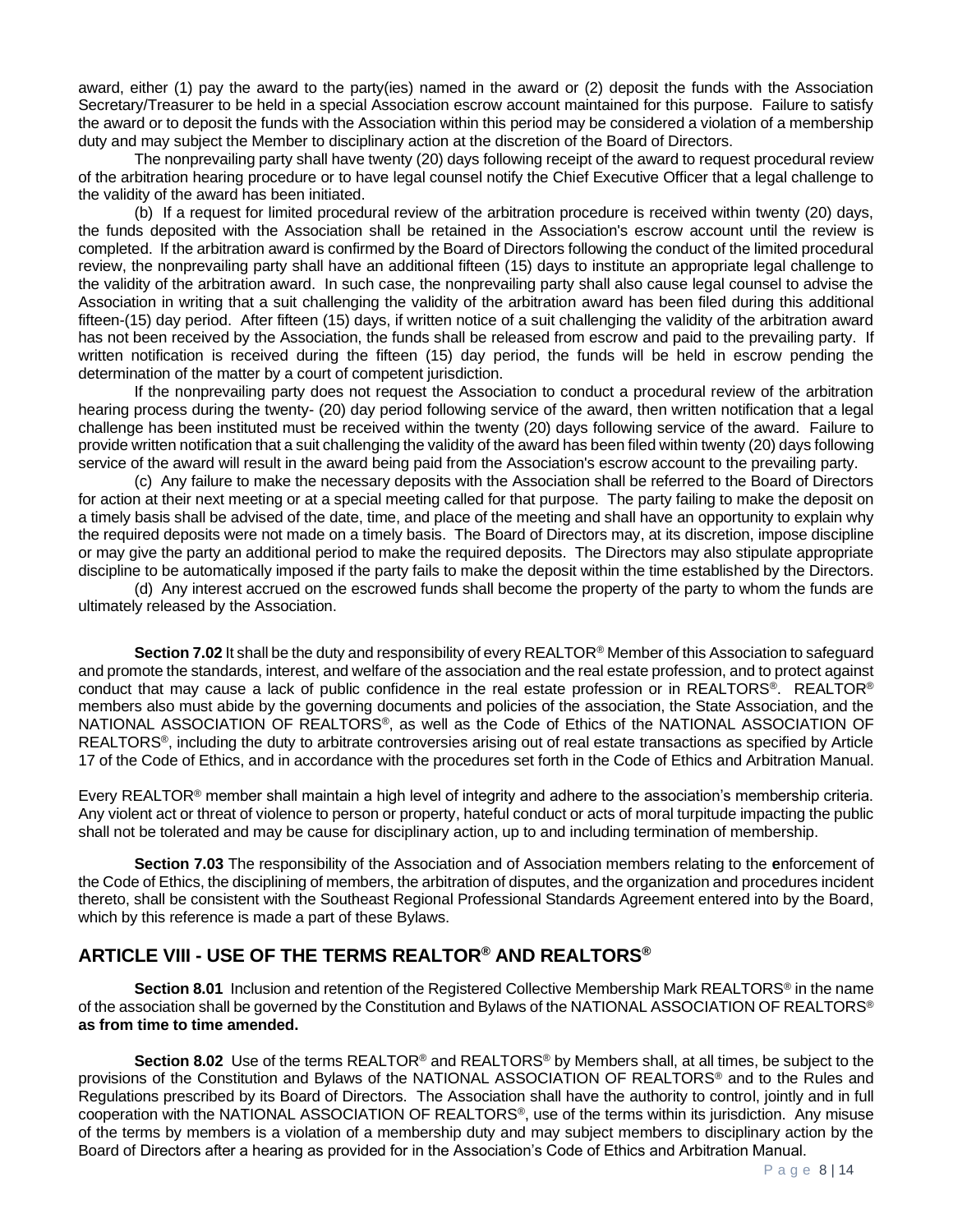**Section 8.03** REALTOR® Members of the Association shall have the privilege of using the terms REALTOR® and REALTORS® in connection with their places of business within the Commonwealth or a state contiguous thereto so long as they remain REALTOR<sup>®</sup> Members in good standing. No other class of Members shall have this privilege.

**Section 8.04** A REALTOR® Member who is a principal of a real estate firm, partnership, or corporation may use the terms REALTOR<sup>®</sup> and REALTORS<sup>®</sup> only if all the principals of such firm, partnership, or corporation who are actively engaged in the real estate profession within the Commonwealth or a state contiguous thereto are REALTOR® Members of the Association or Institute Affiliate Members as described in Section 1 (b) of Article IV.

(a) In the case of a REALTOR® member who is a principal of a real estate firm, partnership, or corporation whose business activity is substantially all commercial, the right to use the term REALTOR<sup>®</sup> or REALTORS<sup>®</sup> shall be limited to office locations in which a principal, partner, corporate officer, or branch office manager of the firm, partnership, or corporation holds REALTOR<sup>®</sup> membership. If a firm, partnership, or corporation operates additional places of business in which no principal, partner, corporate officer, or branch office manager holds REALTOR® membership, the term REALTOR® or REALTORS® may not be used in any reference to those additional places of business.

**Section 8.05** Institute Affiliate Members shall not use the terms REALTOR® or REALTORS® the imprint of the emblem seal of the NATIONAL ASSOCIATION OF REALTORS®.

## **ARTICLE IX - STATE AND NATIONAL MEMBERSHIPS**

**Section 9.01** The Association shall be a Member of the NATIONAL ASSOCIATION OF REALTORS® and the Pennsylvania Association of REALTORS®. By reason of the Association's Membership, each REALTOR® Member of the Member Association shall be entitled to membership in the NATIONAL ASSOCIATION OF REALTORS® and the Pennsylvania Association of REALTORS® without further payment of dues. The Association shall continue as a Member of the State and National Associations, unless by a majority vote of all of its REALTOR® Members, decision is made to withdraw, in which case the State and National Associations shall be notified at least one month in advance of the date designated for the termination of such membership.

**Section 9.02** The Association recognizes the exclusive property rights of the NATIONAL ASSOCIATION OF REALTORS<sup>®</sup> in the terms REALTOR<sup>®</sup> and REALTORS<sup>®</sup>. The Association shall discontinue use of the terms in any form in its name, upon ceasing to be a member of the National Association, or upon a determination by the Board of Directors of the National Association that it has violated the conditions imposed upon the terms.

**Section 9.03** The Association adopts the Code of Ethics of the NATIONAL ASSOCIATION OF REALTORS® and agrees to enforce the Code among its REALTOR® Members. The Association and all of its Members agree to abide by the Constitution, Bylaws, Rules and Regulations, and policies of the National Association.

# **ARTICLE X – DUES AND ASSESSMENTS**

**Section 10.01** The annual dues of Members shall be as follows:

(a) REALTOR® Members. The annual dues of each Designated REALTOR® Member shall be in such amount as established annually by the Board of Directors, plus an additional amount to be established annually by the Board of Directors times the number of real estate salespersons and licensed or certified appraisers who (1) are employed by or affiliated as independent contractors, or who are otherwise directly or indirectly licensed with such REALTOR® Member, and (2) are not REALTOR<sup>®</sup> Members of any Board in the state or a state contiguous thereto or Institute Affiliate Members of the Board. In calculating the dues payable to the Board by a Designated REALTOR® Member, non-member licensees as defined in (1) and (2) of this paragraph shall not be included in the computation of dues if the Designated REALTOR® has paid dues based on said non-member licensees in another Board in the state or a state contiguous thereto, provided the Designated REALTOR® notified the Board in writing of the identity of the Board to which dues have been remitted. In the case of a Designated REALTOR® Member in a firm, partnership, or corporation whose business activity is substantially all commercial, any assessments for non-member licensees shall be limited to licensees affiliated with the Designated REALTOR<sup>®</sup> (as defined in (1) and (2) of this paragraph) in the office where the Designated REALTOR<sup>®</sup> holds membership, and any other offices of the firm located within the jurisdiction of this association.

(b) A REALTOR® Member of a Member Board shall be held to be any Member who has a place or places of business within the state or a state contiguous thereto and who, as a principal, partner, corporate office, or branch office manager of a real estate firm, partnership, or corporation, is actively engaged in the real estate profession as defined in Article III, Section 1 of the Constitution of the National Association of REALTORS®. An individual shall be deemed to be licensed with a REALTOR<sup>®</sup> if the license of the individual is held by the REALTOR<sup>®</sup>, or by any broker who is licensed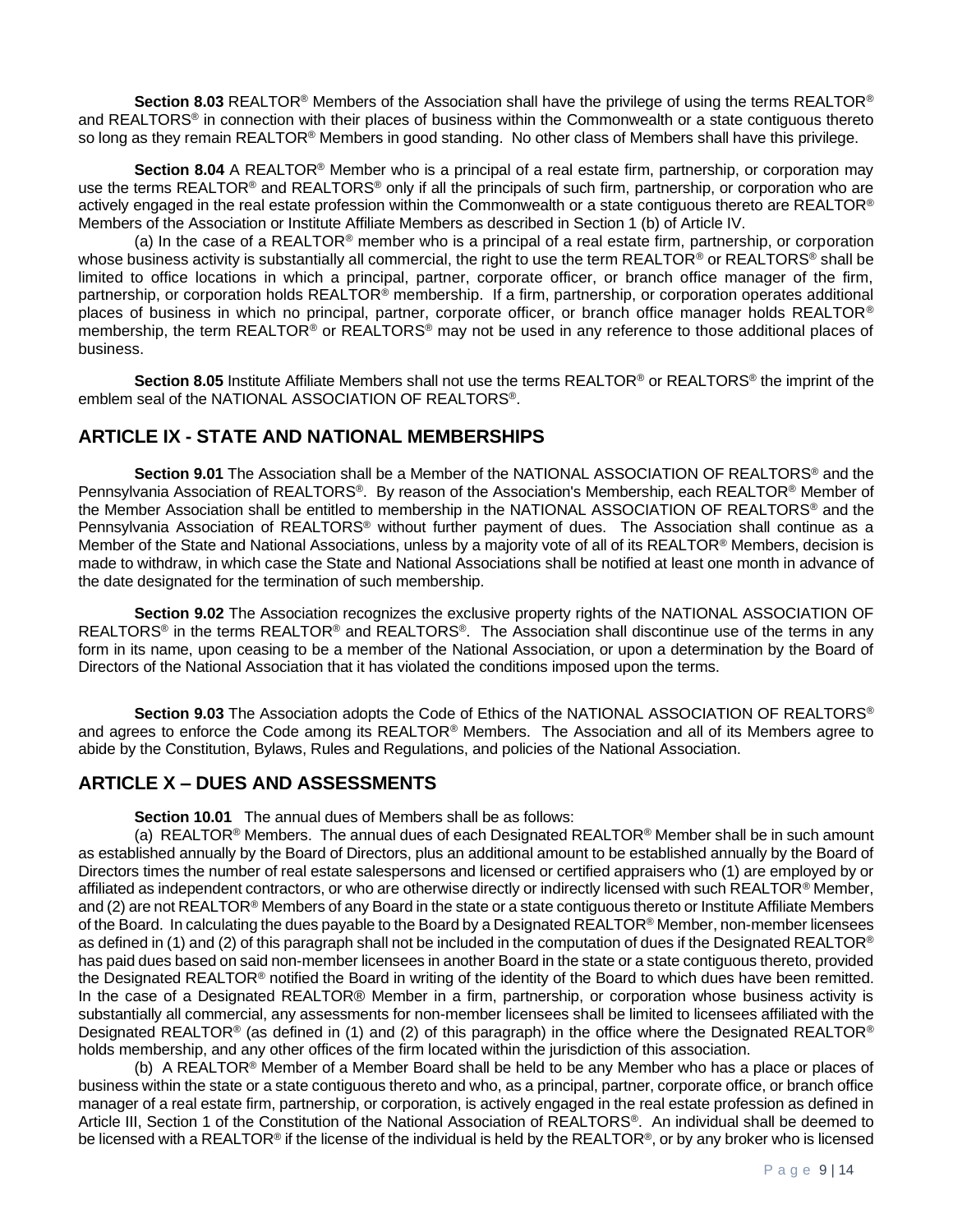with the REALTOR®, or by any entity in which the REALTOR® has a direct or indirect ownership interest and which is engaged in other aspects of the real estate business (except as provided for in Section 10.1 (b) hereof) provided that such licensee is not otherwise included in the computation of dues payable by the principal, partner, corporate officer, or branch office manager of the entity.

(c) A REALTOR® with a direct or indirect ownership interest in an entity engaged exclusively in soliciting and/or referring clients and customers to the REALTOR® for consideration on a substantially exclusive basis shall annually file with the Association on a form approved by the Association a list of the licensees affiliated with that entity and shall certify that all of the licensees affiliated with the entity are solely engaged in referring clients and customers and are not engaged in listing, selling, leasing, managing, counseling or appraising real property. The individuals disclosed on such form shall not be deemed to be licensed with the REALTOR® filing the form for purposes of this Section and shall not be included in calculating the annual dues of the Designated REALTOR®. Designated REALTORS® shall notify the Association within three (3) days of any change in status of licensees in a referral firm.

(d) The exemption for any licensee included on the certification form shall automatically be revoked upon the individual being engaged in real estate licensed activities (listing, selling, leasing, renting, managing, counseling, or appraising real property) other than referrals, and dues for the current fiscal year shall be payable.

(e) Membership dues shall be prorated for any licensee included on a certification form submitted to the Association who during the same calendar year applies for REALTOR® membership in the Association. However, membership dues shall not be prorated if the licensee held REALTOR® membership during the preceding calendar year.

**Section 10.02 REALTOR Members.** The annual dues of REALTOR® Members other than the Designated REALTOR<sup>®</sup> shall be as established annually by the Board of Directors.

(a) Senior Member Dues. The annual dues of REALTOR® members other than the Designated REALTOR®, who qualify at the local level as Senior Members through thirty-five (35) years consecutive membership in the National Association of REALTORS® and are age seventy-two (72) by January 1 of the billing year, shall be an amount as determined annually by the Board of Directors.

(b) Institute Affiliate Dues. The annual dues of each Institute Affiliate member shall be as established in Article II of the Bylaws of the NATIONAL ASSOCIATION OF REALTORS®.

**Section 10.04 Affiliate Members**. The annual dues of each Affiliate Member shall be as established annually by the Board of Directors.

**Section 10.05 Dues Payable**. Dues for all Members shall be payable annually in advance on the first day of January. Dues for new members shall be computed from the date of application and granting of provisional membership.

(a) In the event a sales licensee or licensed or certified appraiser who holds REALTOR<sup>®</sup> membership is dropped for nonpayment of association dues, and the individual remains with the designated REALTOR<sup>®</sup>'s firm, the dues obligation of the "designated" REALTOR® (as set forth in Article X, Section 2 (a) ) will be increased to reflect the addition of a non-member licensee. Dues shall be calculated from the first day of the current fiscal year and are payable within thirty (30) days of the notice of termination.

**Section 10.06. Nonpayment of Financial Obligations**. If dues, fees, fines, or other assessments including amounts owed to the association or the association's multiple listing service are not paid within one (l) month after the due date, the nonpaying Member is subject to suspension at the discretion of the board of directors. Two (2) months after the due date, membership of the nonpaying member may be terminated at the discretion of the board of directors. Three (3) months after the due date, membership of the nonpaying Member shall automatically terminate unless within that time the amount due is paid. However, no action shall be taken to suspend or expel a member for nonpayment of disputed amounts until the accuracy of the amount owed has been confirmed by the board of directors. A former member who has had his/her membership terminated for nonpayment of dues, fees, fines, or other assessments duly levied in accordance with the provisions of these Bylaws or the provisions of other rules and regulations of the association or any of its services, departments, divisions, or subsidiaries may apply for reinstatement in a manner prescribed for new applicants for membership, after making payment in full of all accounts due as of the date of termination.

**Section 10.07 Deposits and Expenditures**. Deposits and expenditures of funds shall be in accordance with policies established by the Board of Directors.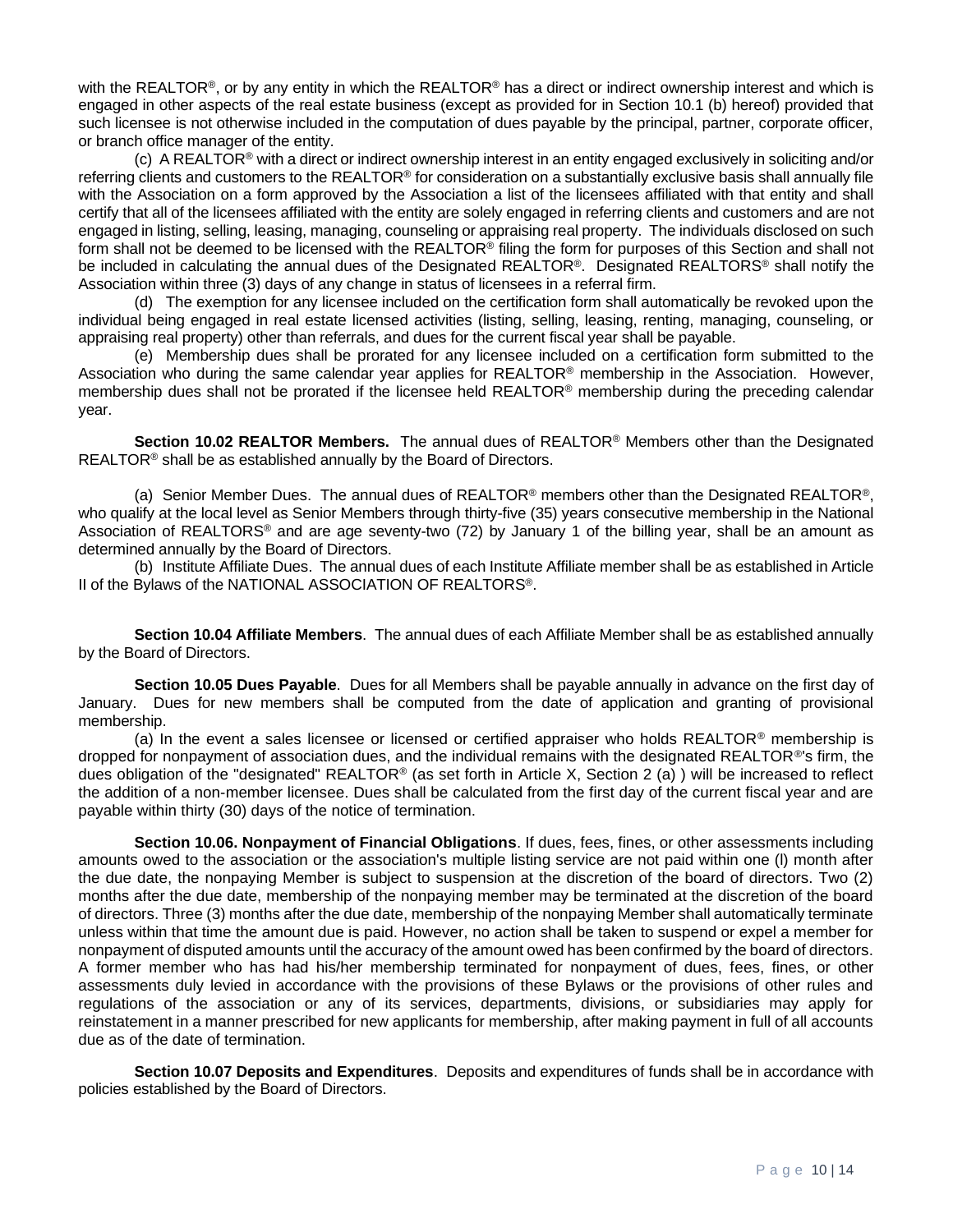**Section 10.08** The dues of REALTOR® members who are REALTOR® Emeriti (as recognized by the National Association), past presidents and past treasurers of the National Association or recipients of the Distinguished Service Award shall be as determined by the Board of Directors.

*NOTE: A Member Board's dues obligation to the National Association is reduced by an amount equal to the amount which the association is assessed for a REALTOR® member, times the number of REALTOR® Emeriti (as recognized by the National Association), past presidents, and past treasurers of the National Association, and recipients of the Distinguished Service Award of the National Association who are REALTOR® members of the association. The dues obligation of such individuals to the local association should be reduced to reflect the reduction in the association's dues obligation to the National Association. The association may, at its option, choose to have no dues requirement*  for such individuals except as may be required to meet the association's obligation to the State Association with respect to such individuals. Member Boards should determine whether the dues payable by the association to the *State Association are reduced with respect to such individuals. It should be noted that this does not affect a "designated" REALTOR®'s dues obligation to the association with respect to those licensees employed by or affiliated with the "designated" REALTOR® who are not members of the local association.*

# **ARTICLE XI - OFFICERS AND DIRECTORS**

**Section 11.01 Officers**. The elected Officers of the Board of Directors shall be: a Chairman, a Chairman Elect, and Immediate Past Chairman. The Chairman and/or Chairman Elect may not serve more than two one-year terms as Chairman. The Immediate Past Chairman shall be elected for a term of one year. In order to qualify as an Officer of the Association, one must be a REALTOR® member is good standing who has served a minimum of one year service on the Board of Directors.

**Section 11.02 Duties of Elected Officers**. The duties of the Officers shall be such as their titles, by general usage, would indicate and such as may be assigned to them by the Board of Directors.

**Section 11.03 Board of Directors**. The governing body of the Association shall be a Board of Directors consisting of a total of 12 Directors. Seven (7), including the elected Officers, shall be REALTOR® Members of the Association elected by the membership, one (1) shall be an Affiliate Member of the Association elected by the membership, three (3) shall bear geographic representation and be appointed by the Board of Directors and one (1) shall be an appointed Director selected by the Board of Directors, and must be a REALTOR® Member of the Commercial Chapter of the Association. Directors shall be elected to serve for staggered terms of two years, or for lesser terms as may be necessary. As many Directors shall be elected or appointed each year as are required to fill vacancies. Terms for the Officers and Directors are limited to three two-year terms. Directors shall not receive compensation.

#### **Section 11.04 Election of Officers and Directors**.

(a) On or before January 1, 2021, of the two merging corporations, the Montgomery County Association of REALTORS® shall appoint five (5) Directors and the Suburban West REALTORS® Association shall appoint seven (7) Directors (the "Initial Board"), in addition to the automatic appointment of the Immediate Past Chairman/President, and the Immediate Past Chairman Elect/Vice President of each Association for a total of sixteen (16) Directors. Each corporation is responsible for determining how their allocation of Directors will be selected. The individual Directors on the Initial Board will serve two terms. The positions of 2021 Chairman and Chairman Elect of the Tri-County Suburban REALTORS® will be determined by lot between the immediate past Chairman Elect/Vice President of the two Associations who will serve for the period of January 1, 2021 until December 31, 2021. The 2021 Chairman Elect will ascend to Chairman in 2022 and a new Chairman Elect will be elected by the Board of Directors to serve for the period January 1, 2022 until December 31, 2022. This subsection will become null and void and will have no further legal consequences as of January 1, 2023.

(b) At least two (2) months before the annual election, the Leadership Development Committee shall be appointed by the Chairman with input from the Board of Directors. The Leadership Development Committee shall select a candidate for each REALTOR® vacancy on the Board of Directors plus an additional four candidates. The report of the Leadership Development Committee shall be reported to each Member eligible to vote at least six (6) weeks preceding the election. Additional candidates for the Directorships to be filed may be placed in nomination by petition signed by at least five (5) % of the REALTOR® Members eligible to vote. The petition shall be filed with the Chief Executive Officer at least four (4) weeks before the election, whereupon the Association staff shall prepare and deliver the ballots by electronic mail to all Members eligible to vote. Members who wish to receive a ballot by means of United States pre-paid first-class mail shall deliver a written request to the President/CEO at least four (4) weeks before the election.

(c) The election of Directors shall take place at the annual meeting. Election shall be by ballot and all votes may be cast in person on the day of election, by mail, brought to the Association offices, or by electronic means. All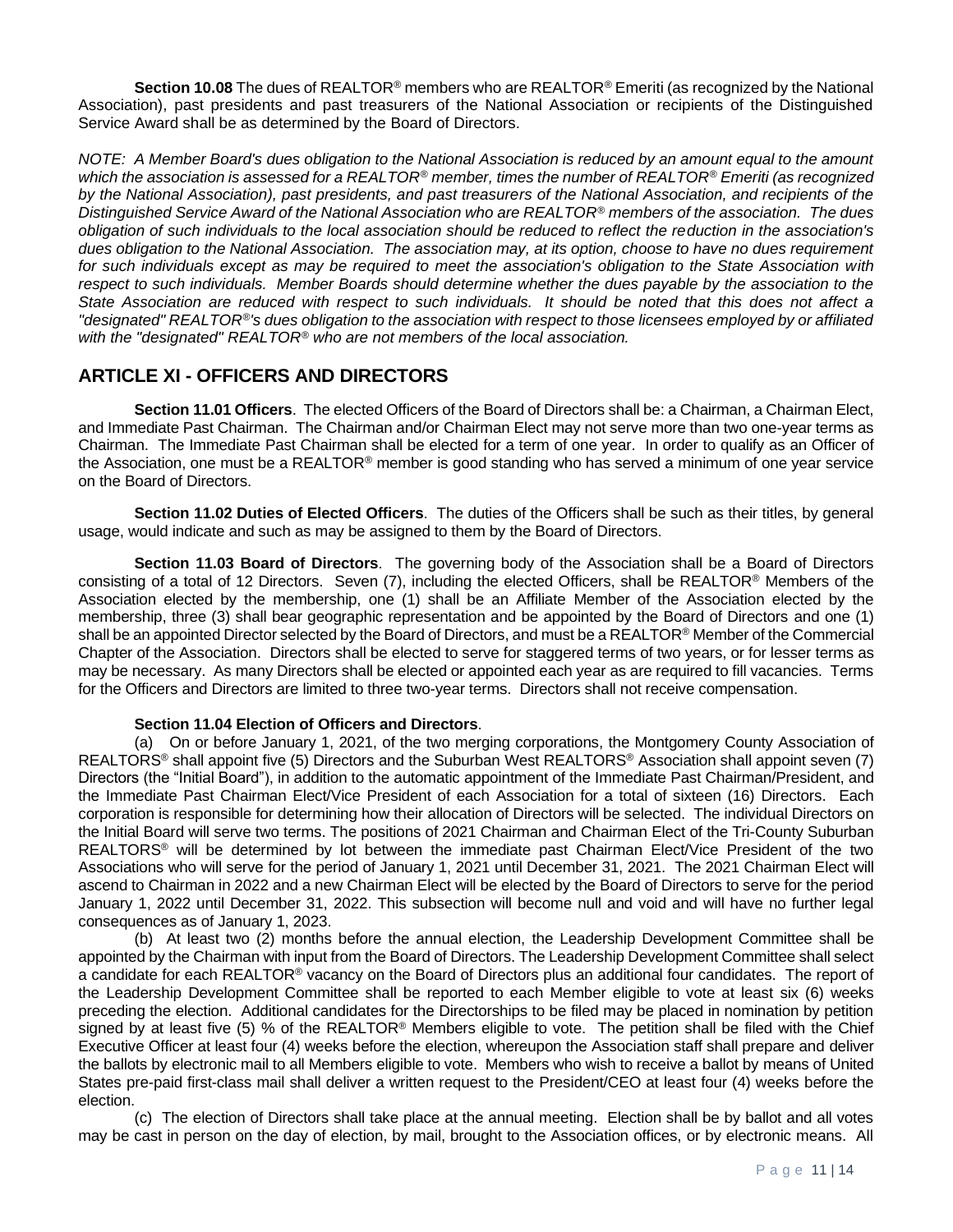ballots must be received by the Association office prior to the day of the election. Votes by proxy shall be permitted. Members who wish to vote by proxy may defer some or all their votes to the Leadership Development Committee for casting. The Leadership Development Committee shall divide the total number of proxy votes equally among themselves and cast their votes accordingly. Any proxy votes remaining after each Leadership Development Committee member has received an equal share, the balance of the votes shall be voted by the Chairman. At no time shall the Chairman receive more than 5 additional votes.

(d) The Board of Directors shall appoint an Election Committee of six (6) REALTOR® Members to conduct the election. In case of a tie vote, the issue shall be determined by lot.

(e) The Board of Directors for the next elective year shall elect the Chairman Elect. The office of Chairman is an uncontested office and shall be assumed by the Chairman Elect of the current elective year. The Chairman's term as a Director shall automatically be extended for one year. The Immediate Past Chairman's term is automatically extended as a Director for one year following his term as Chairman.

**Section 11.05 Vacancies**. Vacancies among the Officers and the Board of Directors shall be filled by a simple majority vote of the Board of Directors for the unexpired term.

**Section 11.06 Removal of Officers and Directors**. In the event that an Officer or Director is deemed to be incapable of fulfilling the duties for which elected, but will not resign from office voluntarily, the removal of the Officer or Director shall be moved and carried by 2/3 majority vote of the Board of Directors.

**Section 11.07 Chief Staff Executive**. There shall be a Chief Staff Executive, appointed by the Board of Directors, who shall be the President/CEO of the Association. The Chief Staff Executive shall perform such duties as those of the Secretary/Treasurer and shall also have the authority to hire, supervise, evaluate and terminate other staff and shall perform such other duties as may be prescribed by the Board of Directors.

#### **ARTICLE XII-- MEETINGS**

**Section 12.01 Meetings**. Meetings of the members of the Association shall be held at the registered office of the Association unless otherwise designated by the Board of Directors advising of the date, time and location.

#### **ARTICLE XIII - INDEMNIFICATION**

**Section 13.01 General Rule**. A Director, Officer or representative of the Corporation shall not be personally liable for monetary damages for any action taken or failure to take any action, except to the extent that exemption from liability from monetary damages is not permitted under the laws of the Commonwealth of Pennsylvania as now or hereafter in effect. The provisions of this Article are intended to exempt the Directors, Officers and representatives of the Association from liability for monetary damages to the maximum extend permitted under the Nonprofit Corporation law of 1988 (15 Pa. C.S.A. 5741 et seq.) or under any other law now or hereafter in effect.

**Section 13.2 Modification or Repeal**. The provisions of this Article may be modified or repealed in accordance with the procedures for amending these Bylaws; provided, however, that any such modification or repeal shall not have any effect upon the liability of a Director, Officer or representative relating to any action taken, any failure to take any action, or events which occurred prior to the effective date of such modification or repeal.

**Section 13.03 General Rule**. Subject to the provisions of Section 13.4 below, the Corporation shall, to the fullest extent permitted under the laws of the Commonwealth of Pennsylvania as now or hereafter in effect, indemnify any person (and his heirs, executors and administrators) who was or is a party, witness or other participant, to any threatened, pending or completed action, suit or proceeding, whether civil, criminal, administrative or investigative (including without limitation, actions by or in the right of the Corporation), by reason of the fact that he is or was a Director, Officer or representative of the Association, or is or was serving at the request of the Corporation as a Director, Officer or representative of another corporation, partnership, joint venture, trust or other enterprise, and may, to the fullest extent permitted under the law of the Commonwealth of Pennsylvania as now or hereafter in effect, indemnify any person (and his heirs, executors and administrators) who was or is a party, witness or other participant, or is threatened, pending or completed action, suit or proceeding, whether civil, criminal, administrative or investigative (including without limitation, actions by or in the name of the Corporation), by reason of the fact that he is or was an employee or agent of the Corporation as an employee or agent of another corporation, partnership, joint venture, trust or other enterprise, against all expenses (including attorneys' fees, court costs, transcript costs, fees of experts and witnesses, travel expenses and all other similar expenses), judgments, fines, penalties and amounts paid in settlement actually and reasonably incurred by him in connection with such action, suit or proceeding.

**Section 13.04 Standard of Conduct**. Indemnification shall be provided under this Section only if it is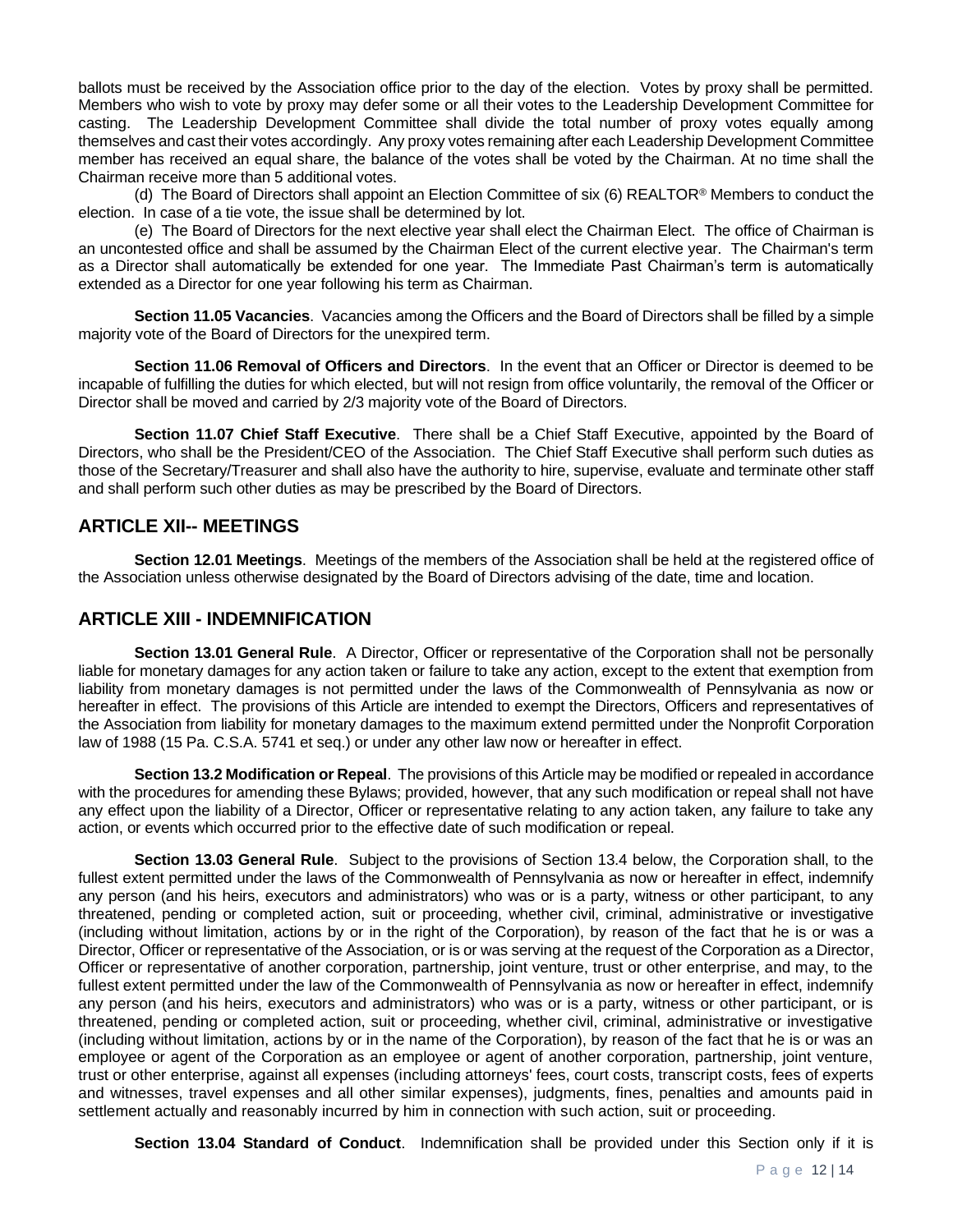determined that: (a) the person seeking indemnification acted in good faith in a manner he reasonably believed to be in or not opposed to the best interests of the Association, and (b) the act or failure to act giving rise to the claim for indemnification does not constitute willful misconduct or recklessness and, with respect to any criminal proceeding, he had no reasonable cause to believe his conduct was unlawful.

**Section 13.05 Procedure**. Indemnification (unless ordered by a court) shall be made by the Corporation only as authorized in the specific case upon a determination that indemnification is proper in the circumstances because the person seeking indemnification has met the applicable standard of conduct set forth in this Article. All such determinations shall be made by the Board of Directors.

**Section 13.06 Advance Payment of Expenses**. Subject to such terms, conditions and limitations, if any, as the Board of Directors may in its discretion determine to appropriate, the Corporation shall (in the case of a Director or Officer) and may (in the case of a representative, employee or agent) advance all reasonable expenses (including attorneys' fees, court costs, transcript costs, fees of experts and witnesses, travel expenses and all other similar expenses) reasonably incurred in connection with the defense of or other response to any action, suit or proceeding referred to in this Article upon receipt of an undertaking by or on behalf of the person seeking the advance to repay all amounts advanced if it shall ultimately be determined upon final disposition of such action, suit or proceeding that he is not entitled to be indemnified by the Association under the provisions of this Article. Notwithstanding the provisions of the preceding sentence, the Association shall not be required to make any advance payment of expenses (or to make any further advance if one or more advances shall have been previously made) in the event that a determination is made by the Board of Directors that the making of an advance or further advance would be inappropriate in the circumstances because there is reason to believe that the person seeking the advance did not meet the applicable standard of conduct set forth in Section 13.4 above.

**Section 13.07 Successor Rights of Indemnification**. The indemnification and advancement of expenses provided by or granted pursuant to this Article shall, unless otherwise provided when authorized or ratified, continue as to a person who has ceased to be a Director, Officer, representative, employee or agent of the Corporation and shall inure to the benefit of the heirs, executors and administrators of such person for acts committed during term of office, representation or employment.

**Section 13.08 Insurance**. The Corporation shall have the authority to create a fund or purchase insurance of any nature, which may, but need not be, under the control of an independent trustee, or otherwise secure or insure in any manner any indemnification obligations undertaken by the Association. The authority granted by this Article shall be exercised by the Board of Directors of the Corporation.

**Section 13.09 Effective Date**. The indemnification provisions of this Article shall apply to any actual or alleged breach of performance of duty, failure or performance of duty, action, or inaction of any person who is indemnified hereunder occurring on or after January 1, 2021.

# **ARTICLE XIV - RULES OF ORDER**

**Section 14.1** Roberts' Rules of Order, latest edition, shall be recognized as the authority governing the meetings of the Association, its Board of Directors, and committees, in all instances wherein its provisions do not conflict with these Bylaws.

## **ARTICLE XV - AMENDMENTS**

**Section 15.1** These bylaws may be amended by the majority vote at a meeting of the Members, provided the substance of such proposed amendment or amendments shall be plainly stated in the call for the meeting, except that the Board of Directors may, at any regular or special meeting of the Board of Directors at which a quorum is present, approve amendments to the Bylaws which are mandated by NAR policy, and notice of such amendments shall be given to the Membership within thirty (30) days. Votes on amendments may be cast in person on the day of the meeting, or by mail, or brought to the Association offices, or by electronic means prior to the day of the meeting. Votes by proxy will not be permitted.

**Section 15.2** Notice of all meetings at which amendments are to be considered shall be delivered by electronic mail to every Member eligible to vote at least two (2) weeks prior to the meeting. Four (4) weeks prior to the meeting, the Association shall announce the meeting date to the Members. Members who wish to receive the meeting notice by United States pre-paid first-class mail shall deliver a written request to the President/CEO not less than two (2) weeks prior to the stated meeting date.